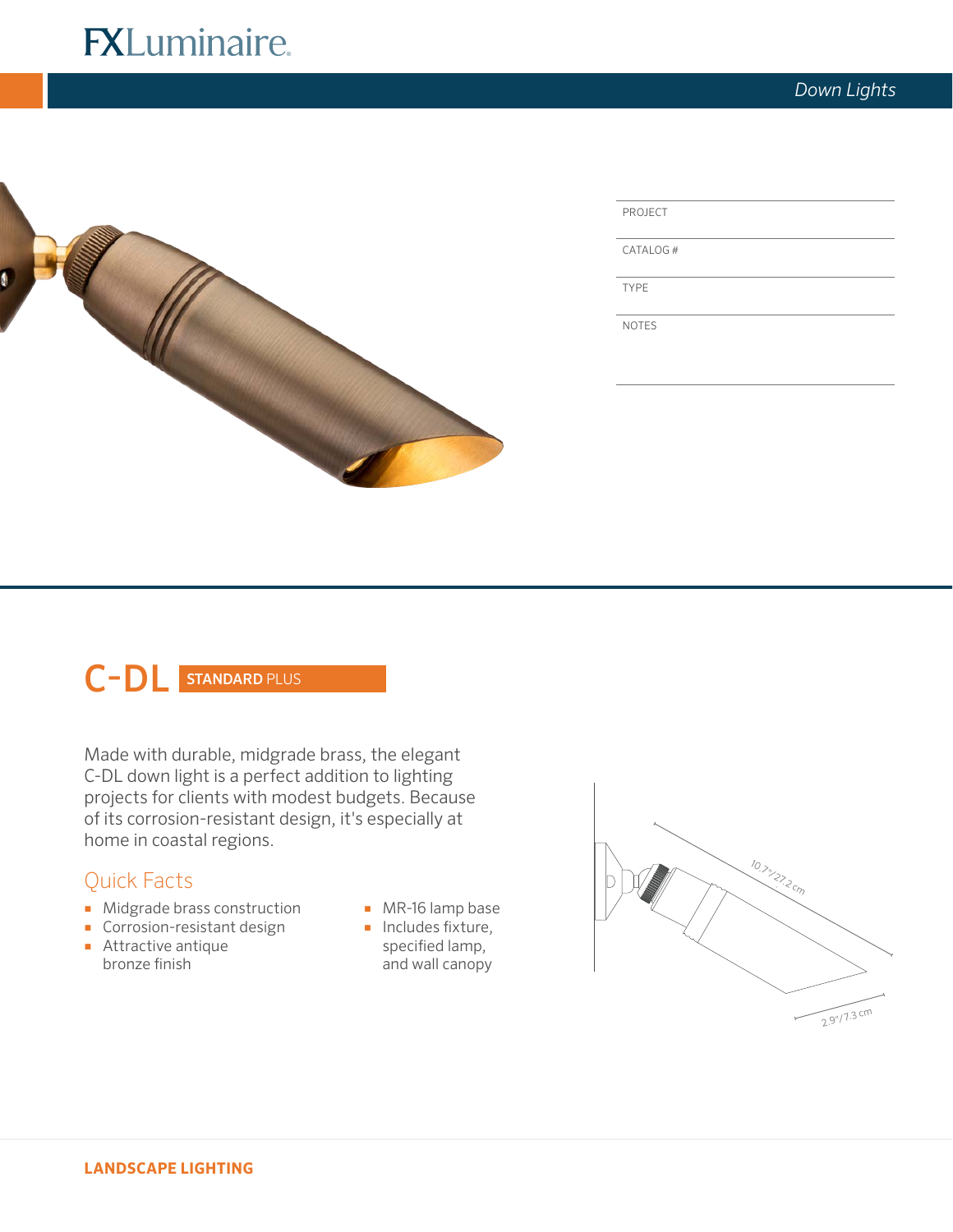| Lamp                                                  | LED-20W-FL | LED-35W-FL | ZD-35W-FL      |
|-------------------------------------------------------|------------|------------|----------------|
| Halogen Lumen Output<br>Equivalent                    | 20W        | 35W        | 35W            |
| Minimum Rated Life (L70)                              | 40,000 hrs | 40,000 hrs | 40,000 hrs     |
| Input Voltage                                         | 10 to 15V  | 10 to 15V  | 10 to 15V      |
| <b>Input Power</b>                                    | 4.0W       | 5.0W       | 5.0W           |
| VA Total (Use this number to<br>size the transformer) | 4.2W       | 5.3W       | 5.3W           |
| <b>Total Lumens</b>                                   | 90         | 140        | 140            |
| Lumens per Watt (Efficacy)                            | 27         | 35         | 35             |
| CRI (Ra)                                              | $80+$      | $80+$      | $80+$          |
| <b>Center Beam Candle Power</b><br>(CBCP)             | 620        | 760        | 760            |
| Dimming                                               | Phase      | Phase      | Phase, PWM     |
| <b>Luxor Compatibility</b>                            |            |            |                |
| <b>ZD Option</b>                                      | $- -$      | $\sim$ $-$ | Zoning/Dimming |

### FX Luminaire

FX Luminaire is an industryleading manufacturer of landscape and architectural lighting products with a focus on the advancement of LED technology and digital lighting control with zoning, dimming, and color adjustment capabilities. We offer a full spectrum of highly efficient lighting fixtures that can be utilized to create elegant, cuttingedge landscape lighting systems for commercial or residential applications. Our products are available exclusively via our extensive professional distributor network.

### Materials

Die-cast mid-grade brass housing/knuckle assembly with brass hardware.

# l amp

GU5.3 lamp base. Preinstalled MR-16 LED lamp option offers a warm 2,700K color temperature with a minimum rated life (L70) of 40,000 hours.

# Socket

GU5.3 socket with retaining clips for MR-16 lamps. Ceramic socket base with heat-resistant contact pad. Stainless steel retaining clips ensure high spring force retention.

# Wiring

18 AWG SPT-1W 105°C 300V 3-meter length

### Power

Input 10-15VAC/VDC 50/60Hz. Remote transformer required (specify separately).

# Lens

Tempered glass lens with shock resistance and high tolerance for thermal expansion and stress.

# Finish

Antiqued finish with brushed effect.

#### Weight  $3.0$  lbs.

Manufacturing 9001:2015 certified facility

# Hardware

Wall canopy included, with ball swivel joint.

#### Ambient Operating **Temperature**

-30°F to 140°F

# Sustainability

Innovation meets conservation in the design and manufacturing of our products. Where we can, we use recycled materials while maintaining superior functionality. Our LED products provide highquality light at optimal energy efficiency, lifespan, and durability

# Installation Requirements

Designed for installation in the downward direction only.

# Warranty

10-year limited warranty on luminaire; 5-year limited warranty on preinstalled FX LED lamp; no warranty on incandescent or halogen lamp.

# Listings

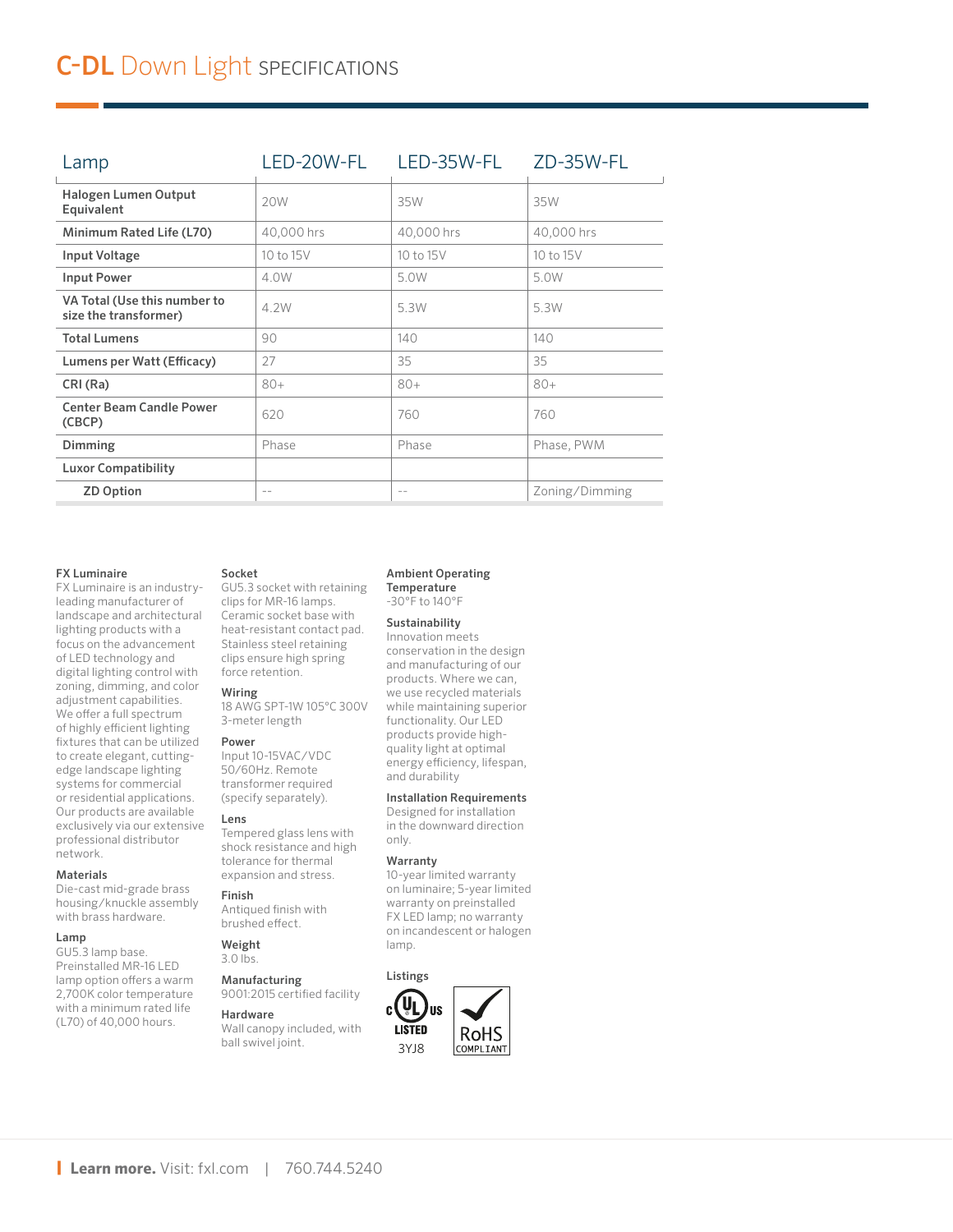# C-DL Down Light ORDERING INFORMATION

| NL N<br>No Lamp                                                               | $A$ B<br>Antique Bronze |
|-------------------------------------------------------------------------------|-------------------------|
| $\blacksquare$ LED20WFL (4W LED LAMP)<br>20W Equivalent LED Lamp, 2,700K, 35° |                         |
| LED35WFL (5W LED LAMP)<br>35W Equivalent LED Lamp, 2,700K, 35°                |                         |
|                                                                               |                         |

EXAMPLE FIXTURE CONFIGURATION: C-DL-LED20WFL-AB



# LENS ACCESSORIES: Specify Separately

| Item                                       | Code         |  |
|--------------------------------------------|--------------|--|
| $\blacksquare$ RECESSOR RING<br>MR-16 Size | RRMR16       |  |
| $HEX$ BAFFLE<br>MR-16 Size                 | 250015260000 |  |
| <b>FROSTED LENS</b><br>MR-16 Size          | 250015170000 |  |
| SOLITE SPREAD LENS<br>MR-16 Size           | 250015410000 |  |
| <b>LINEAR SPREAD LENS</b><br>MR-16 Size    | 250013550000 |  |